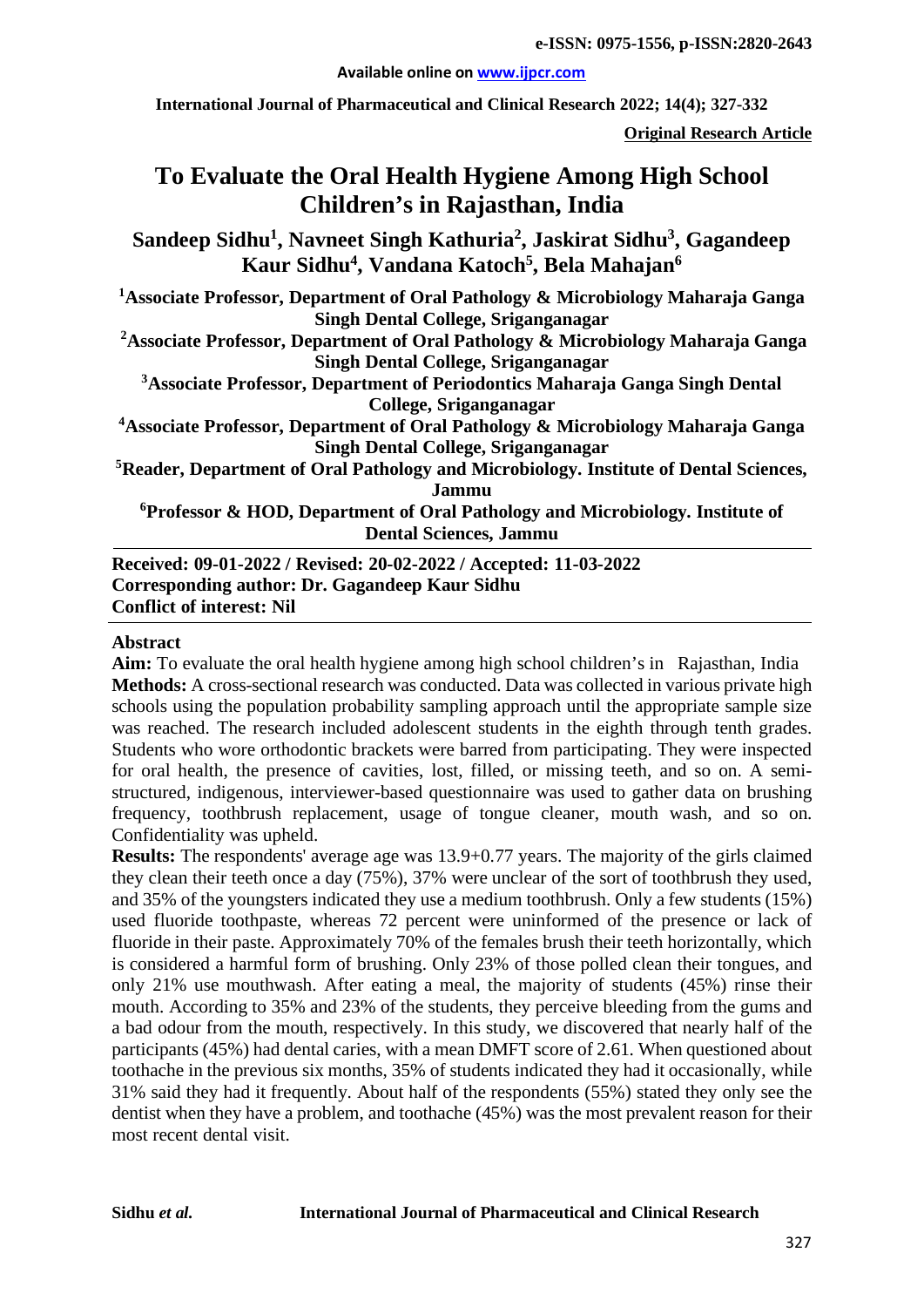**Conclusion:** The research population's oral health hygiene practices were inadequate and need to be addressed. Pupils' awareness of the need of keeping excellent oral health can be increased by incorporating school instructors, who are viewed as role models by the students. **Keywords:** oral health hygiene, high school children's.

This is an Open Access article that uses a fund-ing model which does not charge readers or their institutions for access and distributed under the terms of the Creative Commons Attribution License (http://creativecommons.org/licenses/by/4.0) and the Budapest Open Access Initiative (http://www.budapestopenaccessinitiative.org/read), which permit unrestricted use, distribution, and reproduction in any medium, provided original work is properly credited.

# **Introduction**

Health is a universal human necessity that applies to all ethnic groupings. Without good dental health, it is impossible to achieve or sustain good overall health. The mouth is considered as the body's mirror and the portal to optimum health. Dental caries is the most common oral disease of public health concern in low-income nations. High sugar intake, a change to a westernized diet, socioeconomic position, the rate of urbanization, and the mother's level of education have all been linked to an increase in the prevalence of dental caries. Economic transformation may have an impact on these characteristics. Economic growth in a low-income nation such as India may have an impact on oral health[1].

Oral health is a significant and welldocumented factor of overall health and quality of life[1]. It is widely documented that risk factors for oral health and noncommunicable illnesses are shared[2]. According to the World Health Organization, the most common oral disorders include dental caries, periodontal disease, oral cancer, oral symptoms of HIV, oro-dental trauma, cleft lip and palate, and noma1. Several previous investigations have found a link between dental illness and heart problems such as coronary artery disease and myocardial infarction[3-5]. Molecular mimicry on host arteries by antibodies and T-cells released in response to gum tissue infection is one such method[5]. It is critical to maintain excellent dental health when treating individuals with heart problems[5].

Periodontal pathogens and poor dental hygiene have also been linked to respiratory diseases such as pneumonia in studies. Aspiration of pathogens, alteration of mucosal surfaces, degradation of salivary film, and release of cytokines can all explain this connection[6-9]. Improving dental health, particularly periodontal health, lowers the prevalence and development of respiratory infections in people at risk[6-9]. Diabetes and periodontal diseases have been proven to have a symbiotic association[2,10,11].

High-sugar diets, cigarette use, dangerous alcohol use, and poor dental hygiene are all common contributors to oral illnesses. There is also a very significant and constant relationship between socioeconomic position and the occurrence and severity of oral illnesses[2]. According to the global disease burden, around 3.5 billion individuals are impacted by oral illness, with nearly 530 million children suffering from dental caries of milk teeth[10]. Oral illness is a major public health concern in many nations, however it should be highlighted that the majority of disorders are preventable and treatable in their early stages[2].

Schools are the greatest venue to assess children's oral health knowledge and practise, as well as teach them, because lifetime ideas and key abilities are formed at this age. Teachers and parents have an important role in enhancing children's dental health. Regular, low-cost interventions, such as health education at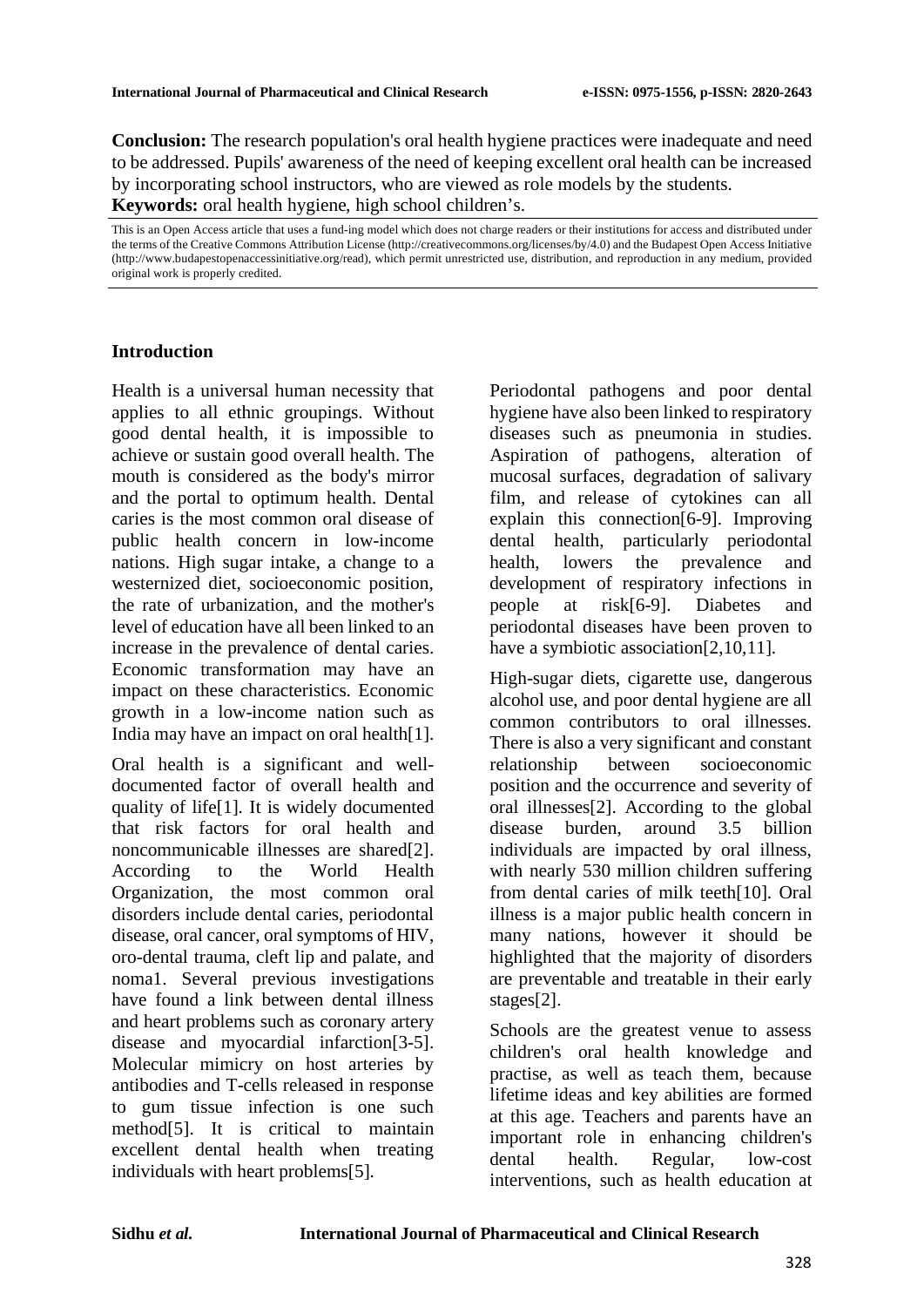the school level, have also been shown to be successful in the short run[12].

## **Material and methods**

In the department of oral pathology, crosssectional research was conducted. Data was collected in various private high schools using the population probability sampling approach until the appropriate sample size was reached. The research included adolescent students in the eighth through tenth grades. Students who wore orthodontic brackets were barred from participating. They were inspected for oral health, the presence of cavities, lost, filled, or missing teeth, and so on. A semistructured, indigenous, interviewer-based questionnaire was used to gather data on brushing frequency, toothbrush replacement, usage of tongue cleaner, mouth wash, and so on. Confidentiality was upheld.

The data was imported into a Microsoft Excel spreadsheet and analysed with the SPSS 25.0 programme. Wherever possible, descriptive statistics such as frequency tables, pie diagrams, and bar charts were employed.

# **Results**

The respondents' average age was 13.9+0.77 years. The majority of the girls claimed they clean their teeth once a day (75%), 37% were unclear of the sort of toothbrush they used, and 35% of the youngsters indicated they use a medium toothbrush. Only a few students (15%) used fluoride toothpaste, whereas 72 percent were uninformed of the presence or lack of fluoride in their paste. Approximately 70% of the females brush their teeth horizontally, which is considered a harmful form of brushing.

Only 23% of those polled clean their tongues, and only 21% use mouthwash. After eating a meal, the majority of students (45%) rinse their mouth. According to 35% and 23% of the students, they perceive bleeding from the gums and a bad odour from the mouth, respectively.

In this study, we discovered that nearly half of the participants (45%) had dental caries, with a mean DMFT score of 2.61. When questioned about toothache in the previous six months, 35% of students indicated they had it occasionally, while 31% said they had it frequently. About half of the respondents (55%) stated they only see the dentist when they have a problem, and toothache (45%) was the most prevalent reason for their most recent dental visit.

| Gender   | <b>Number of students</b> | $\frac{0}{0}$ |
|----------|---------------------------|---------------|
| Male     | 48                        | 48            |
| Female   | 52                        | 52            |
| Age      |                           |               |
| Below 13 | 35                        | 35            |
| $13-15$  | 45                        | 45            |
| Above 15 | 20                        | 20            |

**Table 1: Age and gender of the students**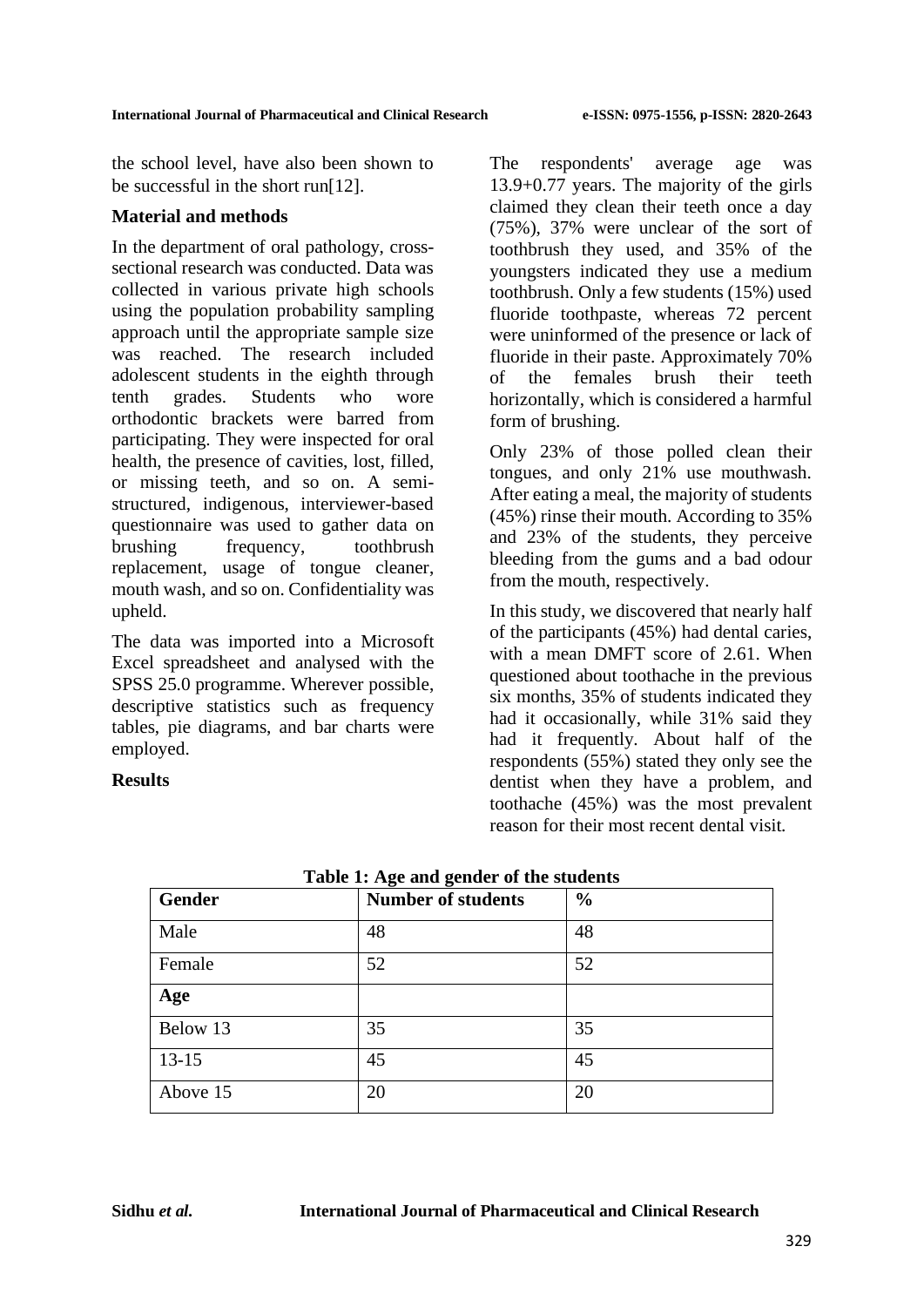| <b>Particulars</b>                                 | <b>Response</b>         | <b>Number</b>  | Percentage |
|----------------------------------------------------|-------------------------|----------------|------------|
|                                                    | Once                    | 74             | 74%        |
| <b>Frequency of brushing teeth daily</b>           | Twice                   | 23             | 23%        |
|                                                    | More than twice         | 3              | 3%         |
|                                                    | Hard Medium Soft        | 9              | 9%         |
| Type of toothbrush used                            | Unaware                 | 35             | 35%        |
|                                                    |                         | 19             | 19%        |
|                                                    |                         | 37             | 37%        |
|                                                    | Yes No                  | 15             | 15%        |
| Use of fluoride toothpaste                         | Don't know              | 13             | 13%        |
|                                                    |                         | 72             | 72%        |
|                                                    | Horizontal<br>Vertical  | 70             | 70%        |
| <b>Different</b><br><b>of</b><br>brushing<br>types | Circular                | 9              | 9%         |
| techniques                                         | Combined                | $\overline{7}$ | 7%         |
|                                                    |                         | 14             | 14%        |
|                                                    | Every 3 months          | 21             | 21%        |
| <b>Frequency of changing toothbrush</b>            | Every 6 months Yearly   | 13             | 13%        |
|                                                    | When worn out           | 6              | 6%         |
|                                                    |                         | 60             | 60%        |
|                                                    | Sometimes               | 23             | 23%        |
| <b>Cleaning tongue</b>                             | Always                  | 21             | 21%        |
|                                                    | Never                   | 56             | 56%        |
|                                                    | Sometimes               | 19             | 19%        |
| Use of mouth wash                                  | Always                  | 11             | 11%        |
|                                                    | Never                   | 70             | 70%        |
|                                                    | <b>Sometimes Always</b> | 45             | 45%        |
| <b>Rinse mouth after meals</b>                     | Never                   | 25             | 25%        |
|                                                    |                         | 30             | 30%        |
| Noticed bleeding from gums                         | Yes                     | 35             | 35%        |
|                                                    | N <sub>o</sub>          | 65             | 65%        |
| <b>Noticed smell from mouth</b>                    | Yes                     | 23             | 23%        |
|                                                    | N <sub>o</sub>          | 73             | 73%        |

**Table 2: Oral health hygiene indicators**

# **Discussion**

Oral health hygiene is often associated with being aware of and implementing healthy practices. In our investigation, we discovered that the majority of respondents cleaned their teeth at least once every day. Similar findings were found in research conducted by Pratiti D et al. among Sundarban schoolchildren, where 68.42 percent of them washed their teeth once every day. These findings contrasted with those of Nirmalya M, et al.[13,14], who discovered that 36.4 percent of teenage females washed their teeth at night, despite attending rural schools. Approximately 36.8 percent of the participants were uninformed of the sort of toothbrush they used, and only 20% of the sample utilized soft toothbrushes.

When compared to research by Nikita J et al.[15], this proportion was much higher. Whereas 50% of respondents were uninformed of the type of tooth brush and only 10% used a soft tooth brush. In our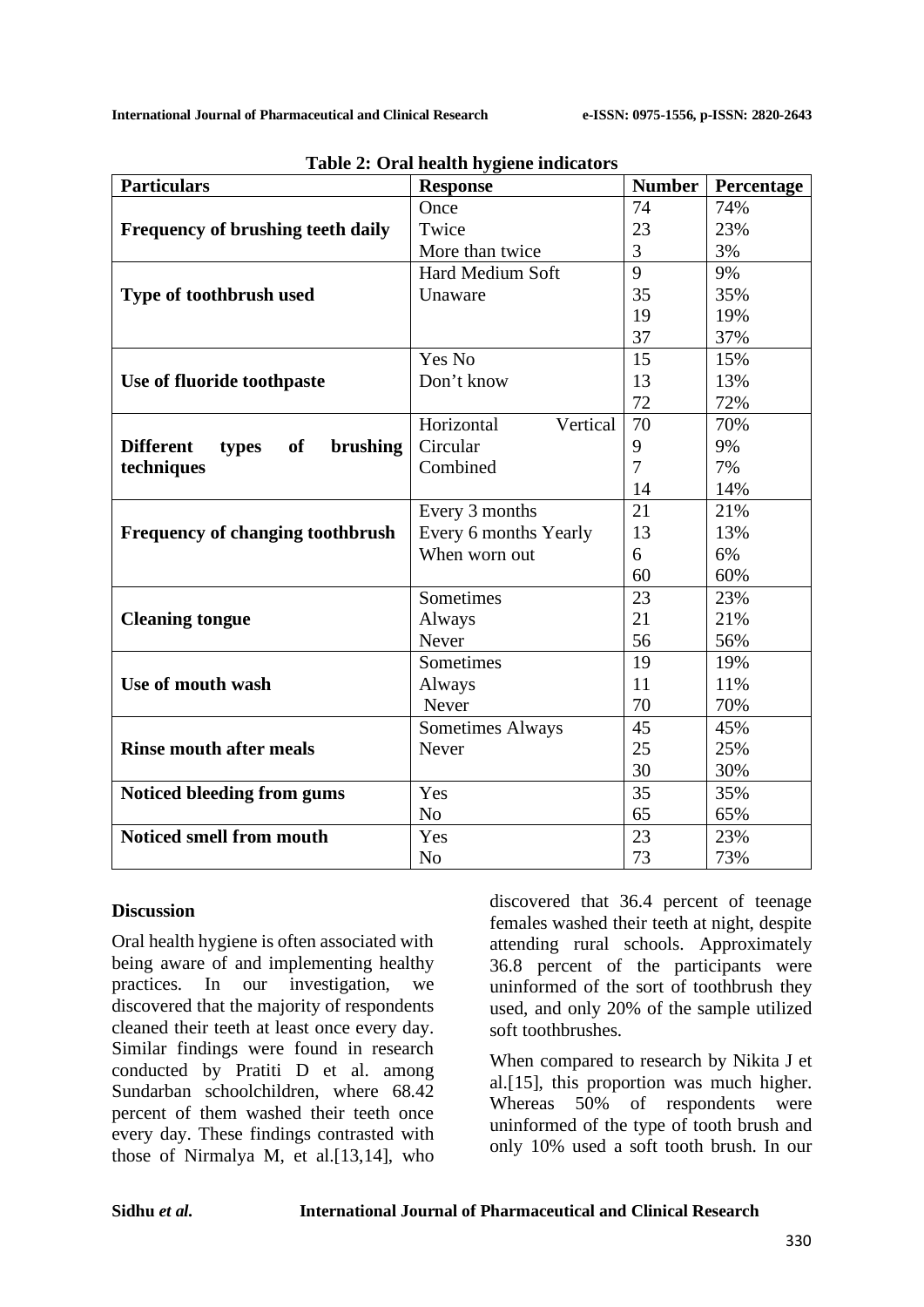study, only 15% of students used fluoridated dental paste, and many were uninformed of the presence or lack of fluoride in their paste. These findings agreed with those of Kamble VS, et al, who found that only 13% of students (13.2%) used fluoridated tooth paste[16].

It is a well-known fact that fluoride is essential for the mineralization of teeth, which involves raising awareness among students about the importance of using fluoridated toothpaste. It is worth noting that 70% of respondents cleaned their teeth using the typical horizontal approach, which may be harmful to the tooth structure. Similar findings were found in a research by Nikita J, et al, in which 75% of the sample did the same[15].

It was also discovered that just 21% of the participants tested cleaned their tongue using a toothbrush or tongue cleaner. Surprisingly, these findings contrasted with those of Nirmalya M, et al., who discovered that 81.1 percent of rural teenage school girls cleaned their tongue on a daily basis[14]. This might be attributed to a lack of dental care among urban females as compared to rural girls. Only 11% of students used mouthwash, which is consistent with the findings of the Nikita J, et al. research[15]. In addition, according to a research by Siraj A, et al., just 25% of students rinse their mouth after meals[17]. Among teenagers living in a North Indian urban area (21.6 percent). This missing and extremely fundamental approach of maintaining dental hygiene is a clear indicator of ignorance. Approximately onethird of the girls (35%) experienced gum bleeding, and 23% reported smelling from their mouth. These findings were reduced when compared to research by Nikita J, et al, in which 40% and 80% of the study group reported bleeding gums and unpleasant breath, respectively, indicating inadequate oral hygiene[15].

Dental caries is a major concern in both school-aged children and adults. The frequency of dental caries was found in about half of the high school pupils in the current study (45 percent). This is consistent with the findings of studies conducted by Kulkarni SS et al. among 11– 15-year-old children in Belgaum and Dhar V et al. among school-aged children from rural areas in Udaipur District, which found that the prevalence of dental caries was 45.13 percent and 46.75 percent, respectively. Another research in Sundarban by Pratiti D, et al., found that the prevalence of dental caries among 13-14 year old school students was 72%, which is greater than the current study[13,18,19].

Dulal D et al. conducted research among children in West Bengal's coastal districts and discovered that the prevalence of dental caries was 28.06 percent, which is considerably lower than the frequency in the current study[20].

Another significant result in the current study was that nearly two-thirds (65%) of respondents reported having toothache in the previous six months. Similarly, toothache was reported by 58 percent of youngsters in a research conducted by Pratiti D et al<sup>[13]</sup>.

Nearly half of the students (55%) attended the dentist only when they had a problem, and 20% of them never visited the dentist, but in research by Nirmalya M, et al.14, 50.8 percent of the study population never visited a dentist, which is higher than in the current study. When questioned about the cause for their most recent dental visit, the majority of the research sample claimed toothache. This conclusion differs from that of Nirmalya M, et al.[14] study.

# **Conclusion**

The research population's oral health hygiene practises were inadequate and need to be addressed. Pupils' awareness of the